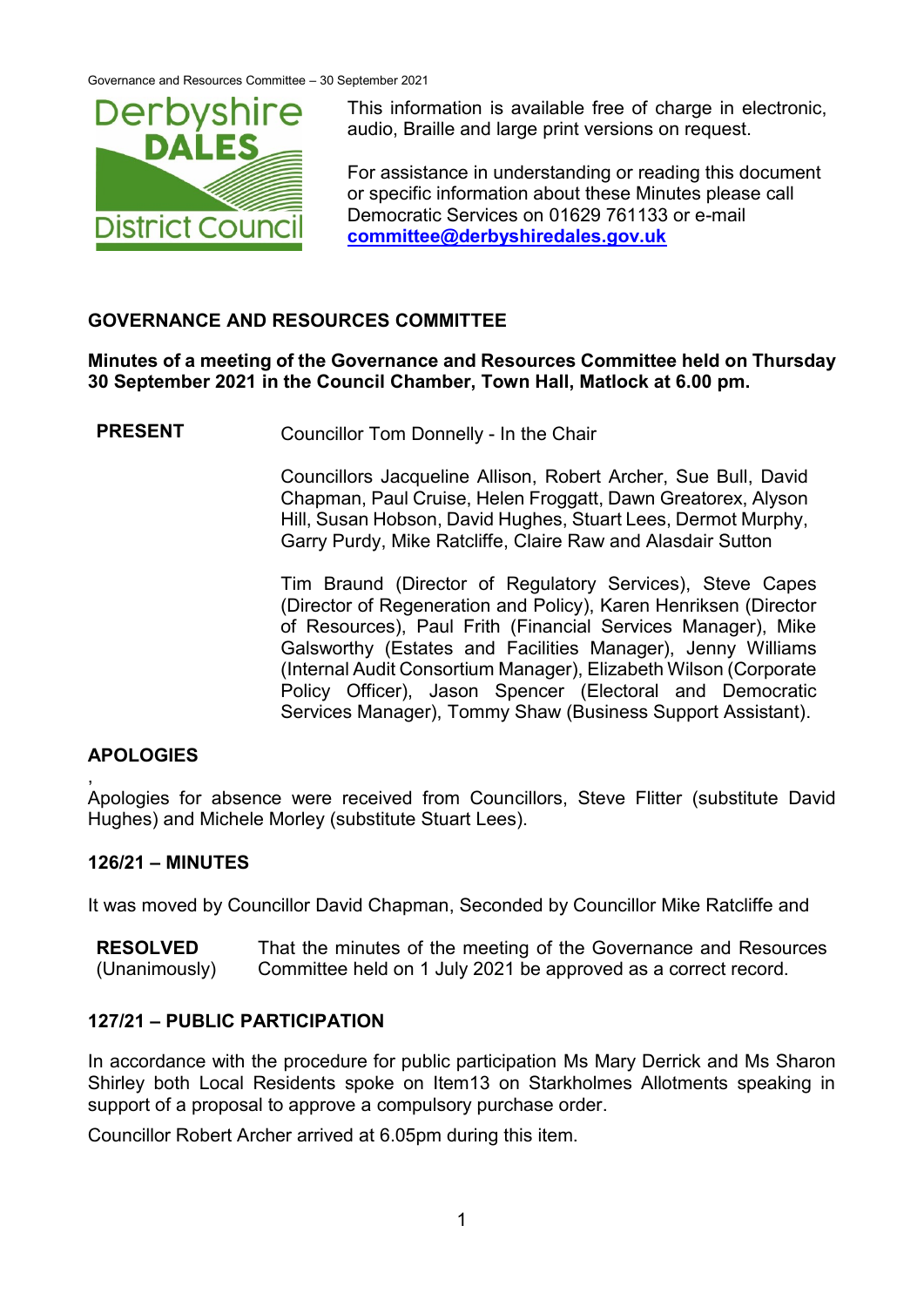#### **128/21 – INTERESTS**

Councillors Sue Bull and Stuart Lees declared disclosable pecuniary interests in item 11 Pavement Licenses – Setting of fees as they both held pavement licenses issued by the Council.

Councillors Paul Cruise and David Hughes declared personal interests in item 12 Asset management plan and Item 13 Starkholmes Allotments as they were both members of Matlock Town Council.

## **129/21 – STATEMENT OF ACCOUNTS – 2020/21 PROGRESS REPORT**

The Committee received a report providing an update on the progress of the audit of the Statement of Accounts for 2020/21.

In introducing the report the Financial Services Manager highlighted the content of a letter from the Council's external Auditor, Mazars, circulated before the meeting. The letter set out reasons behind a delay in issuing the Auditors Annual Report for the 2020/21 financial year. It was noted that they expected to publish the Annual report no later than 31 December 2021.

It was confirmed that details of the delay would be published on the Council's website. The Committee thanked the Financial Services Team for their work on preparing the 2020/21 accounts during a challenging year.

It was moved by Councillor Susan Hobson, seconded by Councillor Sue Bull and

**RESOLVED** (unanimously) That the current position regarding the statement of accounts for 2020/21 be noted.

The Chairman declared the motion CARRIED.

## **130/21 – REVIEW OF INTERNAL AUDIT CHARTER**

The Committee received a report setting out the results of a review of the Internal Audit Charter*.* The Public Sector Internal Audit Standards (PSIAS) required the Head of Internal Audit to periodically review the Internal Audit Charter and present it to the relevant Committee for approval. It was noted that there were no significant changes from the last approved charter. However, in accordance with best practice, references to "internal control" or the "control environment": had been replaced with "risk management, governance and internal control processes".

It was moved by Councillor Mike Ratcliffe, seconded by Councillor David Hughes and

- **RESOLVED** (unanimously) 1. That the outcome of the review of the Internal Audit Charter be noted.
	- 2. That the Internal Audit Charter be agreed.
	- 3. That the Internal Audit Charter be reviewed again in a year's time or sooner in the event of any significant changes being made to the Public Sector Internal Audit Standards.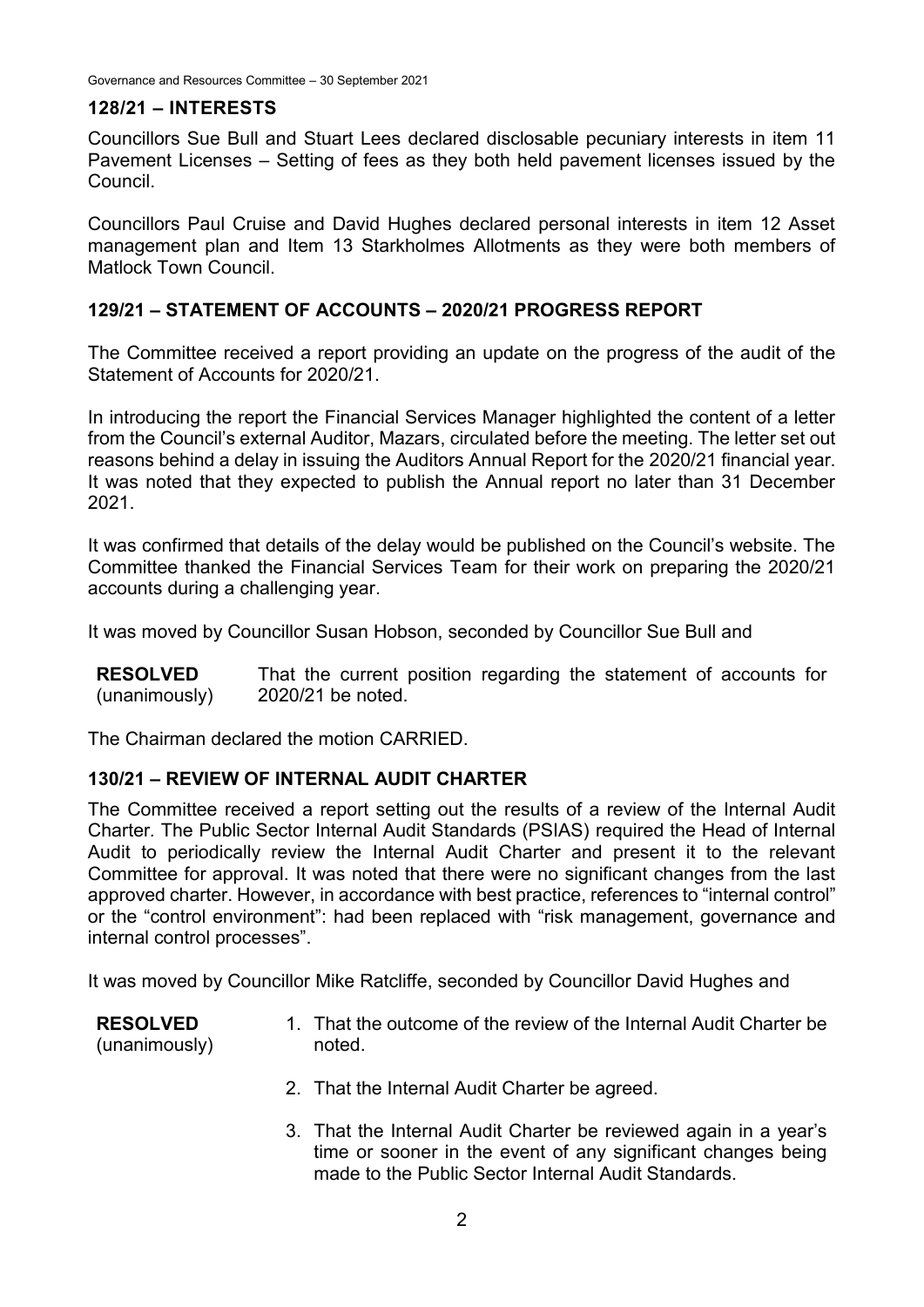The Chairman declared the motion CARRIED.

## **131/21 – EXTERNAL REVIEW OF INTERNAL AUDIT**

The Committee received a report setting out the results of the external review of internal audit that took place in May 2021.

The Public Sector Internal Audit Standards (PSIAS), introduced from the 1st April 2013, required that an external assessment of internal audit should be carried out at least once every 5 years by a qualified, independent assessor or team. The Council's previous external review took place in 2016.

The report concluded that Internal Audit were delivering services to a standard that generally conformed with the PSIAS and there were no areas where the service did not comply with the standards. This external assessment meant that Members could have confidence in the service provided by internal audit.

The report did make a number of recommendations aimed at highlighting where further development could be made to enhance the value of the service being provided. These mainly related to enhancing and developing the use of risk- based auditing and linking more to the council's own risk management definitions and appetite. The recommendations were graded red, amber and green to reflect their relative importance. There were no red recommendations.

The next step was to produce an action plan to address the recommendations arising with progress against the action plan which would be included as part of the internal audit 2021/22 annual report.

It was moved by Councillor Helen Froggatt, seconded by Councillor David Chapman and

**RESOLVED** (unanimously) 1. That the results of the external review of internal audit be noted. 2. That an action plan to address the recommendations made be reported to a future meeting of this Committee

The Chairman declared the motion CARRIED.

# **132/21 – PROGRESS UPDATE ON THE 2021/2022 INTERNAL AUDIT PLAN**

The Committee received a report providing information on progress made in respect of the 2021/22 Internal Audit Plan. The report included a summary of the two internal audit reports issued since the last meeting of the Committee. These were Sundry Debtors and Creditors both of which offered substantial assurances. The Sundry Debtors report had no recommendations and the Creditors report had two.

It was noted that a new auditor had been appointed and the Senior Auditor was now able to spend more time on Audits so a revised Audit Plan for the remainder of the year would be developed and brought to the November meeting of the Committee.

It was moved by Councillor Sue Bull, seconded by Councillor Mike Ratcliffe and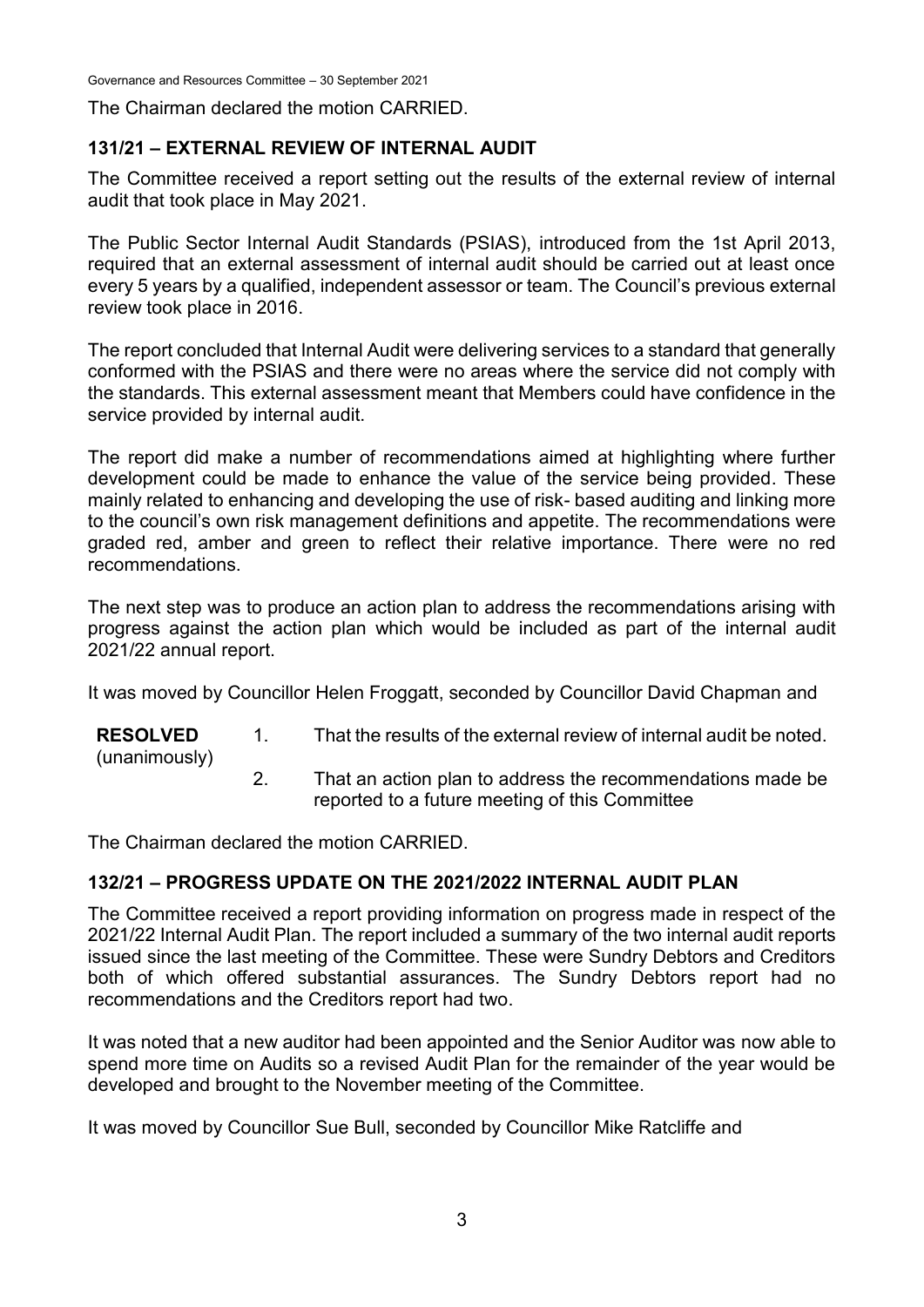#### **RESOLVED**

That the update report be noted.

(unanimously)

The Chairman declared the motion CARRIED.

## **133/21 – ARREARS FOR WRITE OFF**

The Committee considered a report providing information on debtor write offs authorised by the Director of Resources under delegated authority in accordance with the Council's Financial Regulations and seeking approval for the write off of individual debts exceeding £10,000 in accordance with the Council's Financial Regulations.

The debts detailed in the report had been pursued through all appropriate methods of recovery open to the Council. It was noted that any debt would be reinstated where further information subsequently comes to light that allows further recovery action to be pursued.

Two amounts both relating to national non-domestic rates, were recommended for write-off and these were summarised in the appendix to the report.

It was noted that, due to the light touch approach taken to recovery as a result of the coronavirus pandemic, cases had only recently been referred to enforcement agents and final notices only been issued from September 2021. It was the view of the Director of Resources that the impact of the full resumption of debt recovery actions would be felt later in the financial year and would result in further requests for write off.

It was confirmed that later in the year there would be an update on hardship fund allocations and how they had been used.

It was moved by Councillor Garry Purdy, Seconded by Councillor Mike Ratcliffe and

**RESOLVED** (unanimously) That the write off of the individual amounts exceeding £10,000 as listed in Appendix 1, which total £31,026.65 be approved.

The Chairman declared the motion CARRIED.

## **134/21 – PAVEMENT LICENCES – SETTING OF FEES**

As they had declared a disclosable pecuniary interest, Councillors Sue Bull and Stuart Lees left the meeting during consideration of this item.

The Committee considered a recommendation from the meeting of the Licensing and Appeals Committee held on 30 June 2021, proposing that a fee of £80 be set for the administration of Pavement Licences, given that the regime had now been extended for a further 12 months, to 30 September 2022.

Following a discussion on the number of licenses issued and the likely income levels, a motion was moved by Councillor David Hughes, seconded by Councillor Paul Cruise proposing that the current arrangement of not charging a fee be continued.

The motion was put to the vote and carried.

**RESOLVED** That the Council continues to make no charge for the administration of pavement licences.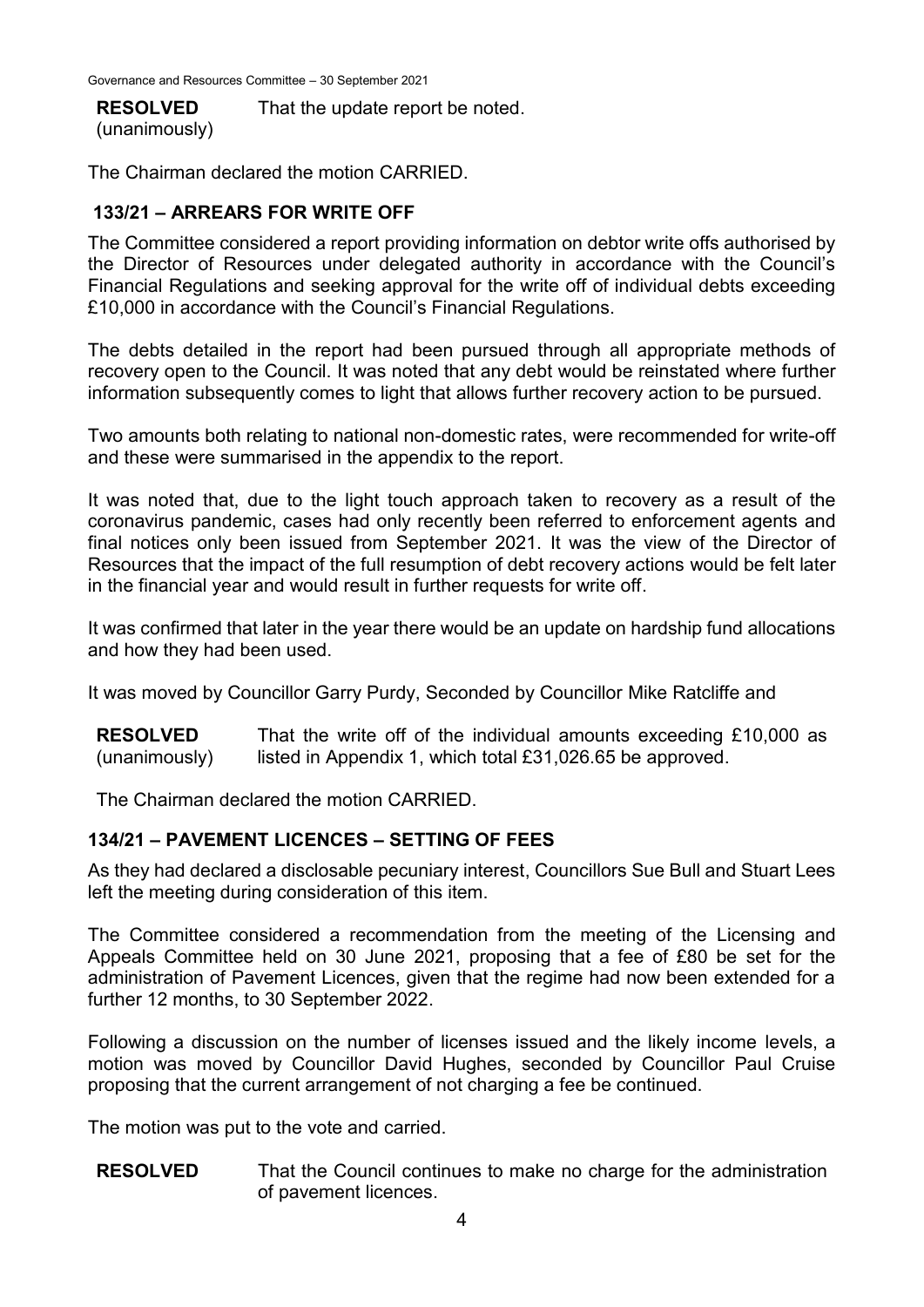Voting

| For         | 13 |
|-------------|----|
| Against     | O  |
| Abstentions |    |

The Chairman declared the motion CARRIED.

Councillors Sue Bull and Stuart Lees returned to the meeting at 6.45pm following consideration of this item.

# **135/21 – ASSET MANAGEMENT PLAN – LAND HOLDINGS REVIEW PHASE 2**

The Committee considered a report on the second phase of an ongoing review of the Council's land and property assets in accordance with the Asset Management Plan. The report included expressions of interests received for 2 sites in Matlock.

Site 1 was a Community Asset Transfer (CAT) by way of a lease renewal to Starkholmes Village Hall Trustees with the new terms reflecting an extended term and accurately recording the land occupied.

Site 2 was a Community Asset Transfer (CAT) of the freehold of the Starkholmes Recreation Ground to Matlock Town Council. This transfer would be subject to existing agreements.

It was moved by Councillor Garry Purdy, seconded by Councillor David Chapman and

| <b>RESOLVED</b><br>(unanimously) | 1. | That a Community Asset Transfer by a lease of Site 1 to the<br>Starkholmes Village Hall Trustees be approved on the terms<br>outlined in Appendix 1 of the report.                                                                                                                                                                                                                 |
|----------------------------------|----|------------------------------------------------------------------------------------------------------------------------------------------------------------------------------------------------------------------------------------------------------------------------------------------------------------------------------------------------------------------------------------|
|                                  | 2. | That a Community Asset Transfer of the freehold of Site 2 to<br>Matlock Town Council be approved on the terms outlined in<br>Appendix 1 of the report.                                                                                                                                                                                                                             |
|                                  | 3. | That, in order for the lease and the transfer to progress,<br>delegated authority be granted to the Estates and Facilities<br>Manager to negotiate and agree varied terms should the terms<br>of the lease of Site 1 to the Starkholmes Village Hall Trustees<br>or the terms of the transfer of Site 2 to Matlock Town Council<br>both detailed in Appendix 1, require variation. |
|                                  | 4. | That it be noted that the disposals in 1 and 2 above comprised<br>undervalue transactions permitted under the General Disposal<br>Consent 2003.                                                                                                                                                                                                                                    |
|                                  | 5. | That each party will bear their own legal costs.                                                                                                                                                                                                                                                                                                                                   |

The Chairman declared the motion CARRIED.

## **136/21 - STARKHOLMES ALLOTMENTS**

The Committee considered a request from Starkholmes Allotment Association for the Council to compulsorily purchase the land on which the allotments were currently sited to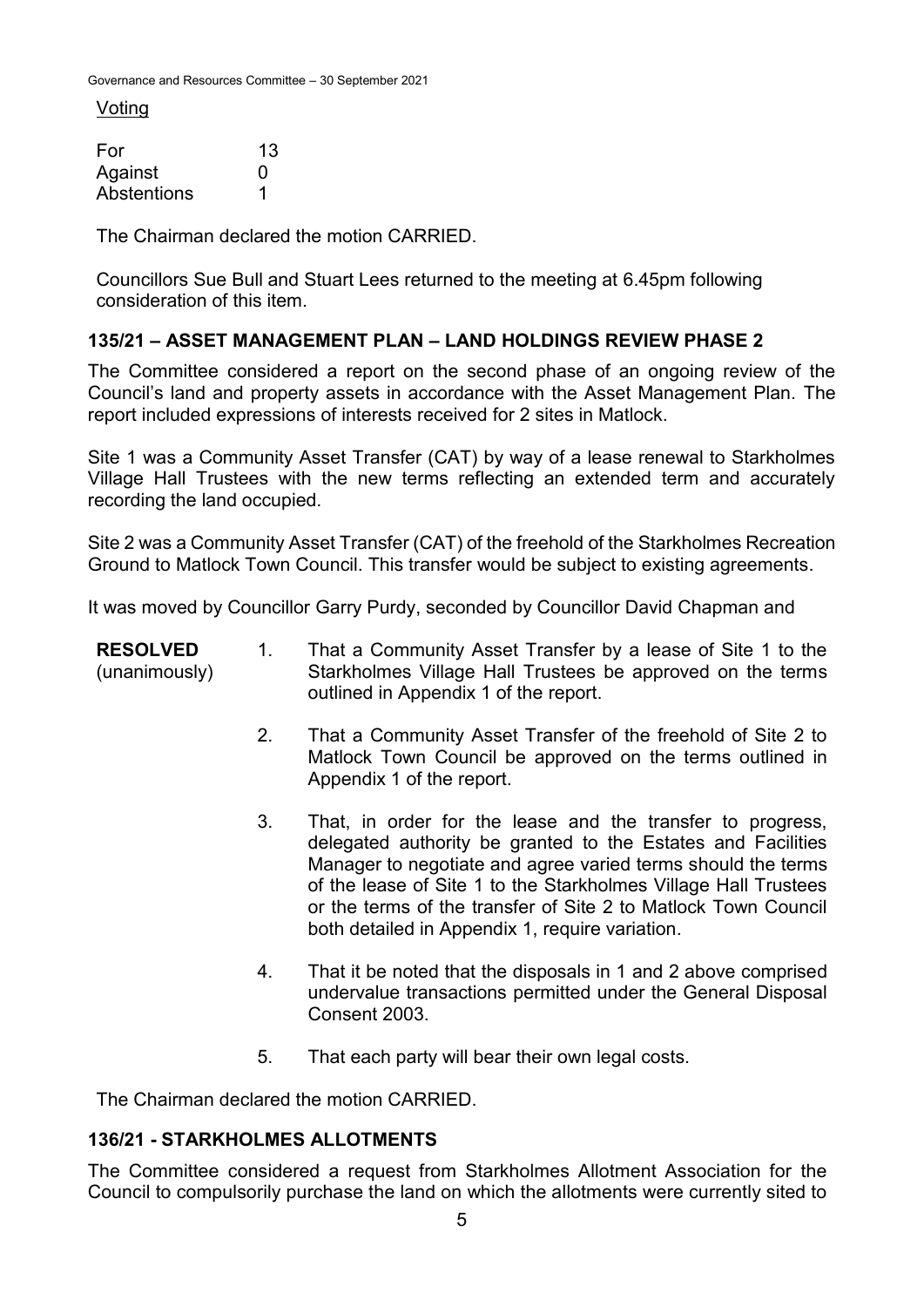Governance and Resources Committee – 30 September 2021

ensure the long term retention of this land as allotments.

The allotments were located on a 0.8 hectare parcel of land to the east of Starkholmes Road, neighbouring the village hall. While, according to the Allotment Association, the land has been used as allotments for more than 100 years it remained in private ownership the land owner had indicated that they wished to reclaim the land and therefore served notice to quit on the Association. The notice period was due to end on 30 September 2022.

To protect its long-term future as allotments the Allotment Association had made contact with the District Council and Matlock Town Council requesting that consideration be given to the compulsory purchase of this land.

It was noted that the Allotment Association had submitted a nomination to list the land as an Asset of Community Value (ACV) and as there was clearly a future use that furthered the social wellbeing or social interests of the local community until at least 30 September 2022 it had been listed. It was confirmed that the owner had the right to request an internal review of that decision and may appeal to the First-tier Tribunal if they disagreed with the findings of that review.

The report set out the Council's duties under Section 23 of the Small Holdings and Allotments Act 1908 and confirmed that, as more than six residents within the District had made representations, the Council must consider the request. The report concluded that there were not sufficient grounds for the District Council to take compulsory purchase action in respect of the current site of Starkholmes Allotments for the following reasons:

- The Asset Management Plan made no reference to the acquisition of land for allotments;
- There was no provision within the Capital Programme for such an acquisition;
- The potential cost of acquisition was not known:
- Officers did not believe that there was a shortage of allotments across the District as a whole and as such this request would be more suited to the Town Council.

During the discussion it was confirmed that the Planning Policy Team had included land for leisure use within the 'call for sites' as part of the review of the Local Plan, but that a more specific request for allotment sites could also be communicated. The Committee noted that the Allotment Association had indicated that they were willing to pay back the acquisition costs if the purchase price was based on its current use as agricultural land. It was acknowledged that the Council would find it difficult to complete a purchase if the land value was based on an alternative use such as housing.

The Legal Services Manager advised the Committee on the practicalities of making a compulsory purchase order, highlighting that a contested order could take 2 years to complete.

A motion to decline the request from Starkholmes Allotment Association was moved by Councillor Garry Purdy and seconded by Councillor Susan Hobson. In moving the motion Councillor Purdy made a commitment to brokering a meeting with the landowner, the allotment association and ward councillors to find a solution.

During the debate on the motion members of the Committee suggested that more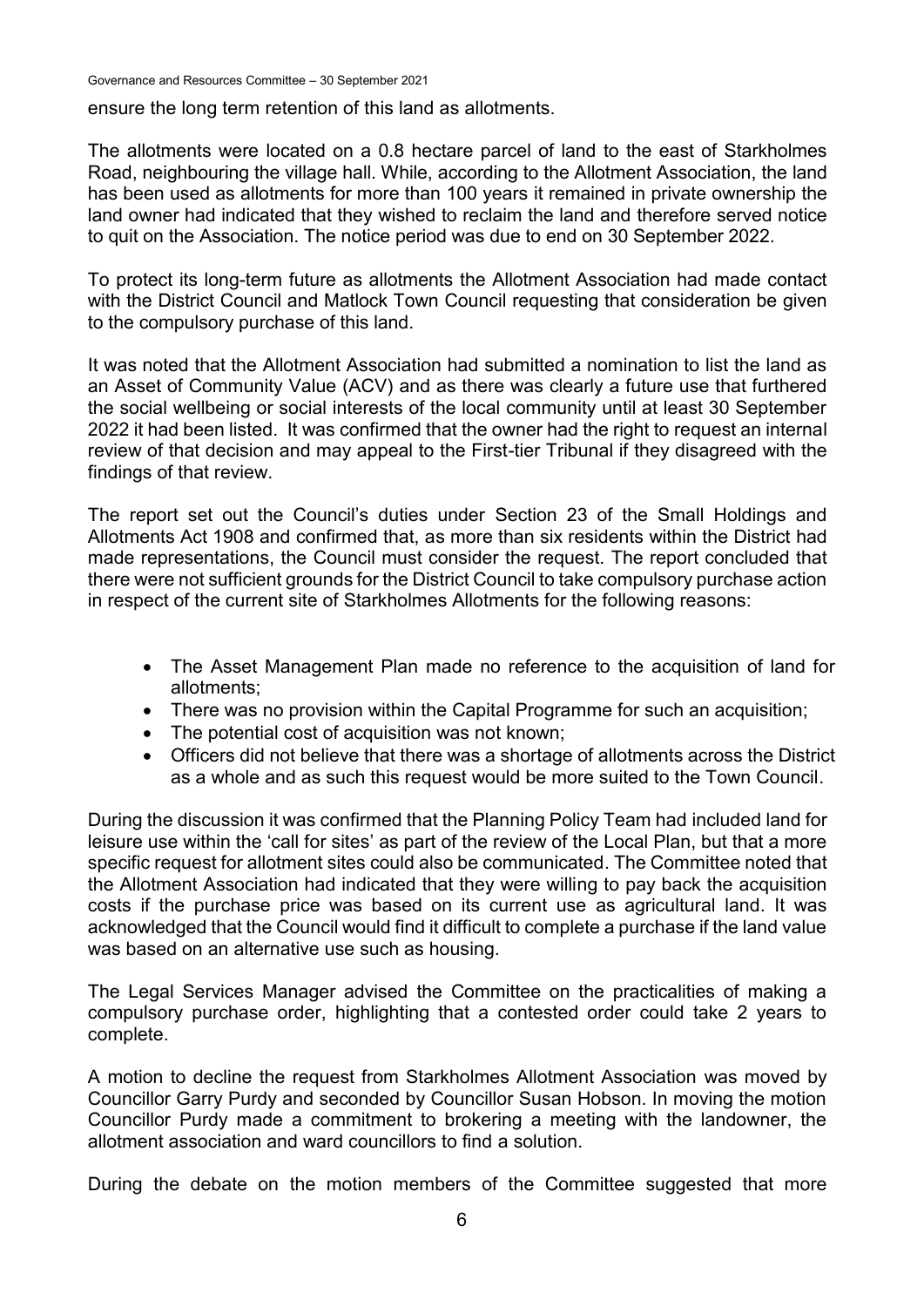Governance and Resources Committee – 30 September 2021

information was needed before making a final decision. As a consequence at the request of the mover and seconder the motion was withdrawn and replaced with a motion to defer consideration of the request until the next meeting of the Committee to be held on 18 November 2021

It was moved by Councillor Garry Purdy, seconded by Councillor Susan Hobson and

**RESOLVED** (unanimously) To defer consideration of this matter until the meeting of the Governance and Resources Committee to be held on 18 November 2021 to enable further discussions with the landowner and get further information on the value of the land and the compulsory purchase process.

The Chairman declared the motion CARRIED.

## **137/21 – REVISED EQUALITY, DIVERSITY AND INCLUSION POLICY**

The Committee received a report seeking approval for a revised Equality, Diversity and Inclusion Policy. The policy had been amended to reflect all relevant changes to legislation and definitions introduced since 2016, when it was last reviewed. Examples included changes to Section 78: including compulsory reporting on the gender pay gap for organisations employing 250 or more employees, changes to age exceptions for occupational pension schemes, a requirement for licensed taxi drivers to provide services to wheelchair users unless they could prove a need for a medical exemption.

The report provided details of consultation on the draft policy with employees, Councillors and other stakeholders including Derbyshire Dales Council for Voluntary Services [CVS], the African and Caribbean Community Association [ACCA], Derbyshire Dales Youth Forum, and Derby and Derbyshire Age UK.

It was noted that the way in which the information was presented had been reorganised and included a brief introduction and a more detailed description of how the Council met equality standards and actions taken to meet the requirements of the Equality Act.2010. It included references to the Council's priority areas and described how the Council would strive to demonstrate the principles of diversity and inclusion in its everyday activities, roles, policies and functions. It also showed how employees, Members and Managers all had a right not to be discriminated against, and that overall responsibility for the policy rested with Elected Members and the Chief Executive.

The Policy was accompanied by two appendices one providing demographic information on Derbyshire Dales' residents in terms of gender, age, disability, pregnancy, wages, debt, and so on, and the other consisting of a number of examples to illustrate some of the ways the Council had applied the policy in its work.

In introducing the report the Corporate Policy Officer suggested an amendment to paragraph 4.8 of the Policy Statement to remove the words "and assigned at birth" from the definition of sex.

It was moved by Councillor David Hughes, seconded by Councillor Susan Hobson and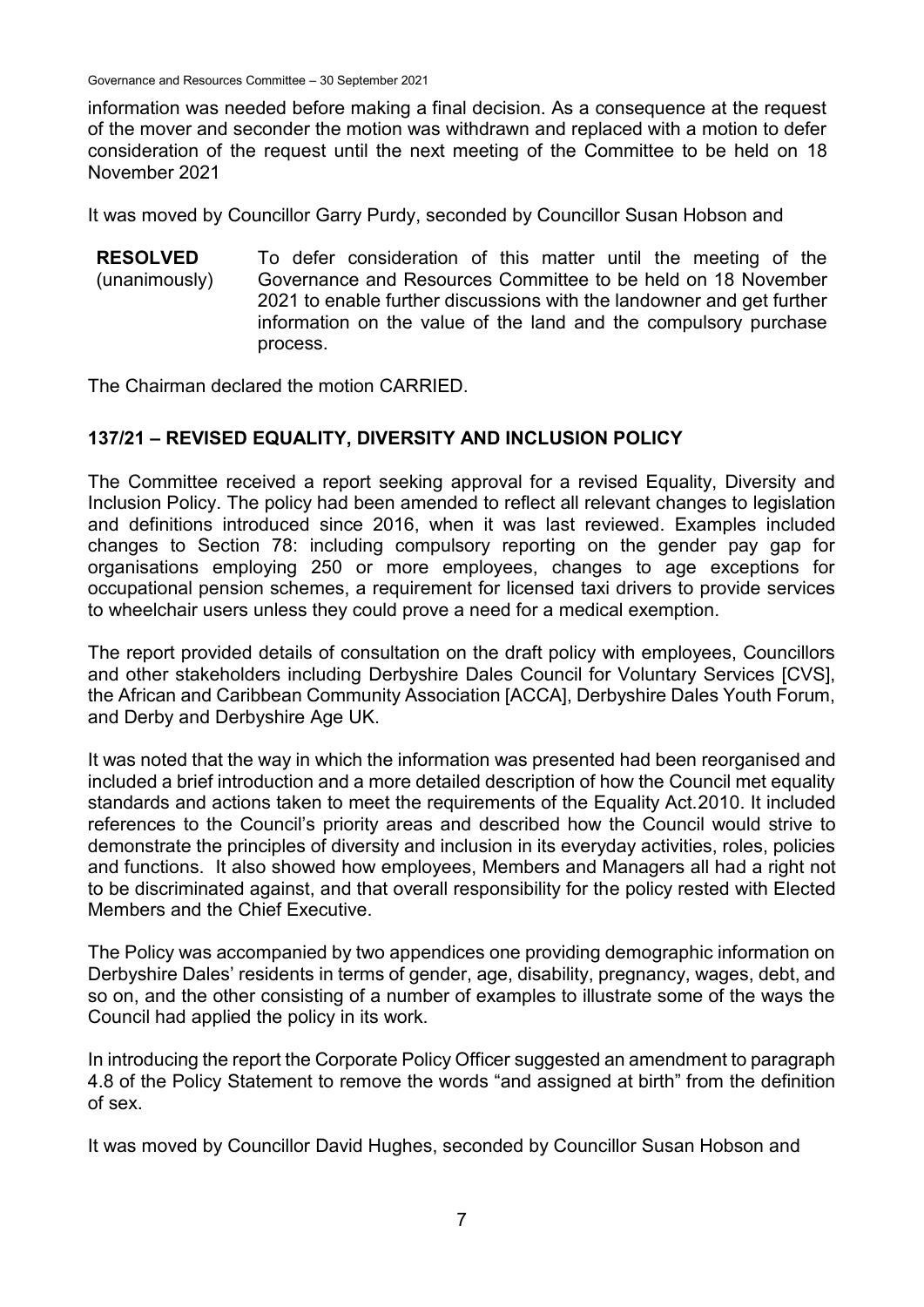**RESOLVED** (Unanimously) That the revised Equality, Diversity and Inclusion Policy as set out in Appendix 1 be adopted, subject to the minor amendment to paragraph 4.8 of the Policy Statement.

The Chairman declared the motion CARRIED.

## **138/21 – DIGITAL TRANSFORMATION - PHASE 2 PRIORITIES AND ONGOING APPROACH TO CHANGE AND INNOVATION**

The Committee considered a report setting out the planned objectives for the next 12 months of the Digital Transformation project and seeking the committee's endorsement of the identified transformational priorities for the next 12 months.

Members welcomed the proposals and the progress made so far and suggested that it would be useful for all Councillors to be briefed on the digital transformation project.

It was moved by Councillor Garry Purdy, seconded by Councillor Paul Cruise and

| <b>RESOLVED</b> | 1. That the report be noted. |
|-----------------|------------------------------|
| (unanimously)   |                              |

- 2. That the priorities for Phase 2 of the Digital Transformation Programme be endorsed and approved in principle.
- 3. That a further report be submitted setting out plans for the ongoing delivery of Transformation priorities for the 2022/23 financial year and beyond.

The Chairman declared the motion CARRIED.

## **139/21 – MEMBER LEARNING AND DEVELOPMENT**

The Committee consider an update on the delivery of the 2020/21 Member Training & Development Plan, providing details of the proposed work plan for the Member Development Working Group and setting out the Member's Training & Development Plan for the 2021/22 Civic Year.

It was moved by Councillor Stuart Lees, seconded by Councillor Jacqueline Allison

**RESOLVED** (unanimously) 1. To approve the plan for work to be undertaken by the Member Development Working Group during 2021/22 as set out in Appendix 1 of the report.

> 2. To approve the Members' Training and Development Plan for 2021/22 as set out in Appendix 2 of the report.

The Chairman declared the motion CARRIED.

# **140/21 – JOINT CONSULATATIVE GROUP MINUTES**

It was moved by Councillor Susan Hobson, seconded by Councillor Helen Froggatt and